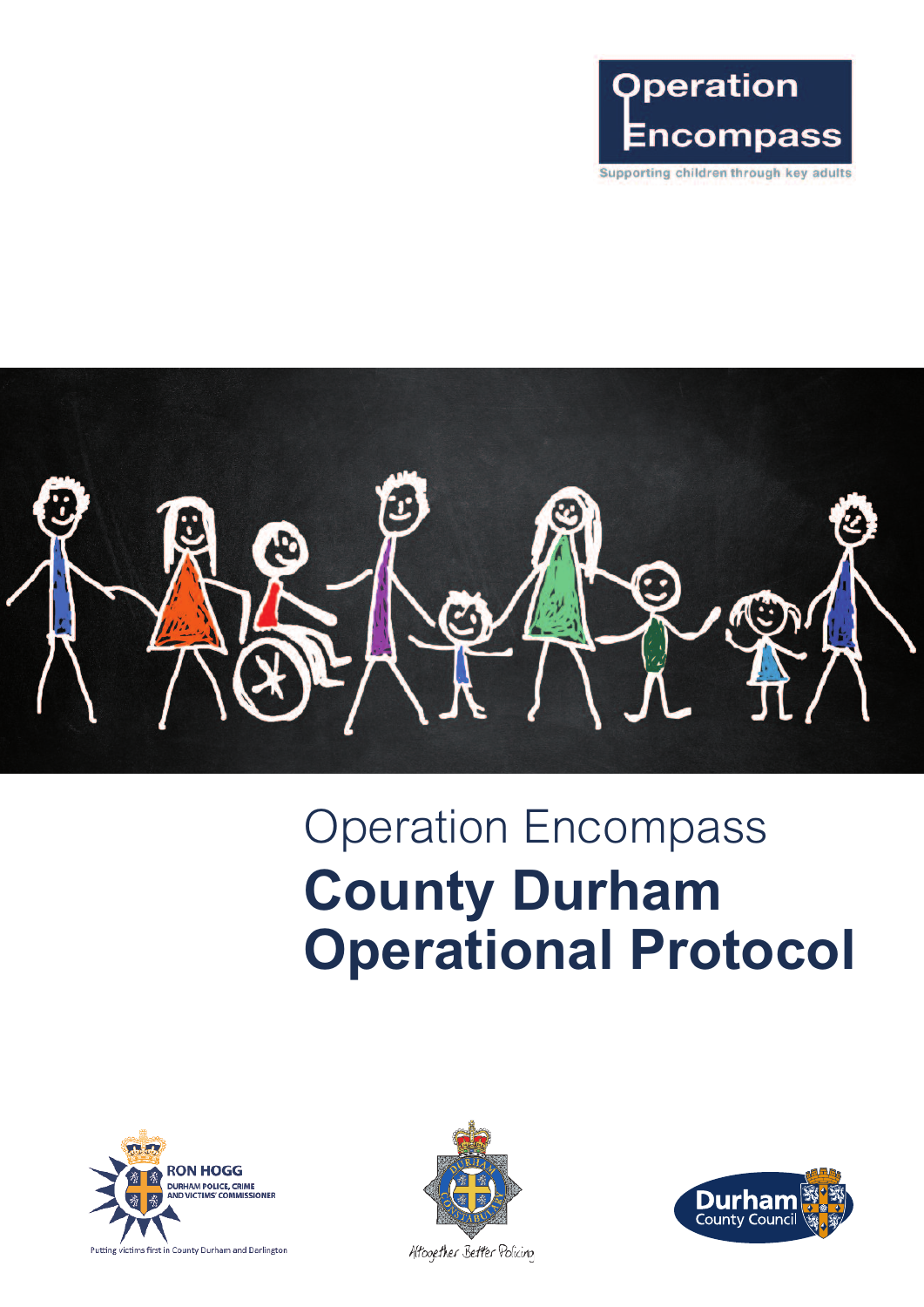## **Contents**

| Key Adult responsibilities within school  8 |
|---------------------------------------------|
|                                             |
|                                             |
|                                             |

#### Appendices

| Appendix 1 - Definition of domestic abuse  12        |  |
|------------------------------------------------------|--|
|                                                      |  |
| Appendix 3 - Example Encompass information record 14 |  |
|                                                      |  |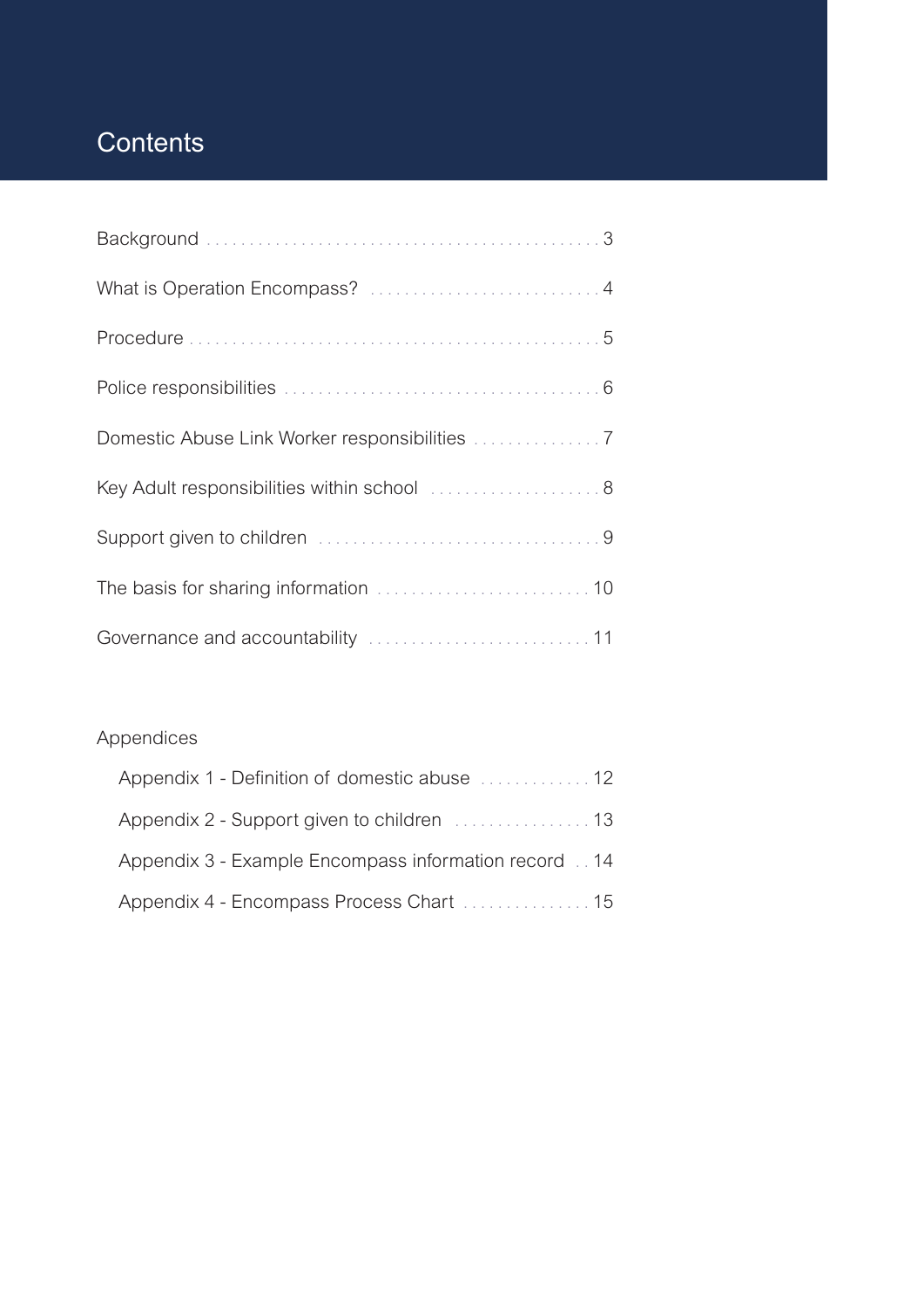#### **Background**

#### Purpose

This Operational Protocol outlines how agencies in County Durham will work together to enable schools to provide reactive emotional and practical support within the school environment, to children and young people who witness domestic abuse in the home.

Operation Encompass was launched in Plymouth in February 2011, to address shortcomings in the early sharing of information with schools. Since then Encompass has been rolled out across a number of areas in the UK with successful implementation and positive outcomes for many children and young people. The scheme will be rolled out across County Durham to schools and academies by January 2017.

During 2015/16 there were 12,046 incidents of domestic abuse reported to Durham Constabulary. National research shows that 90% of cases of domestic abuse have children present in the household at the time of the incident. Witnessing domestic abuse has a significant effect on children. Many children do cope with and survive abuse, displaying extraordinary resilience. But witnessing or experiencing domestic violence represents a serious risk to children in our society. The stress of living in a household where domestic abuse is a feature can lead to: withdrawal; aggression or bullying; tantrums; vandalism; problems in school, truancy, speech problems, difficulties with learning; attention seeking; nightmares or insomnia; bed-wetting; anxiety, depression, fear of abandonment; feelings of inferiority; drug or alcohol abuse; eating disorders.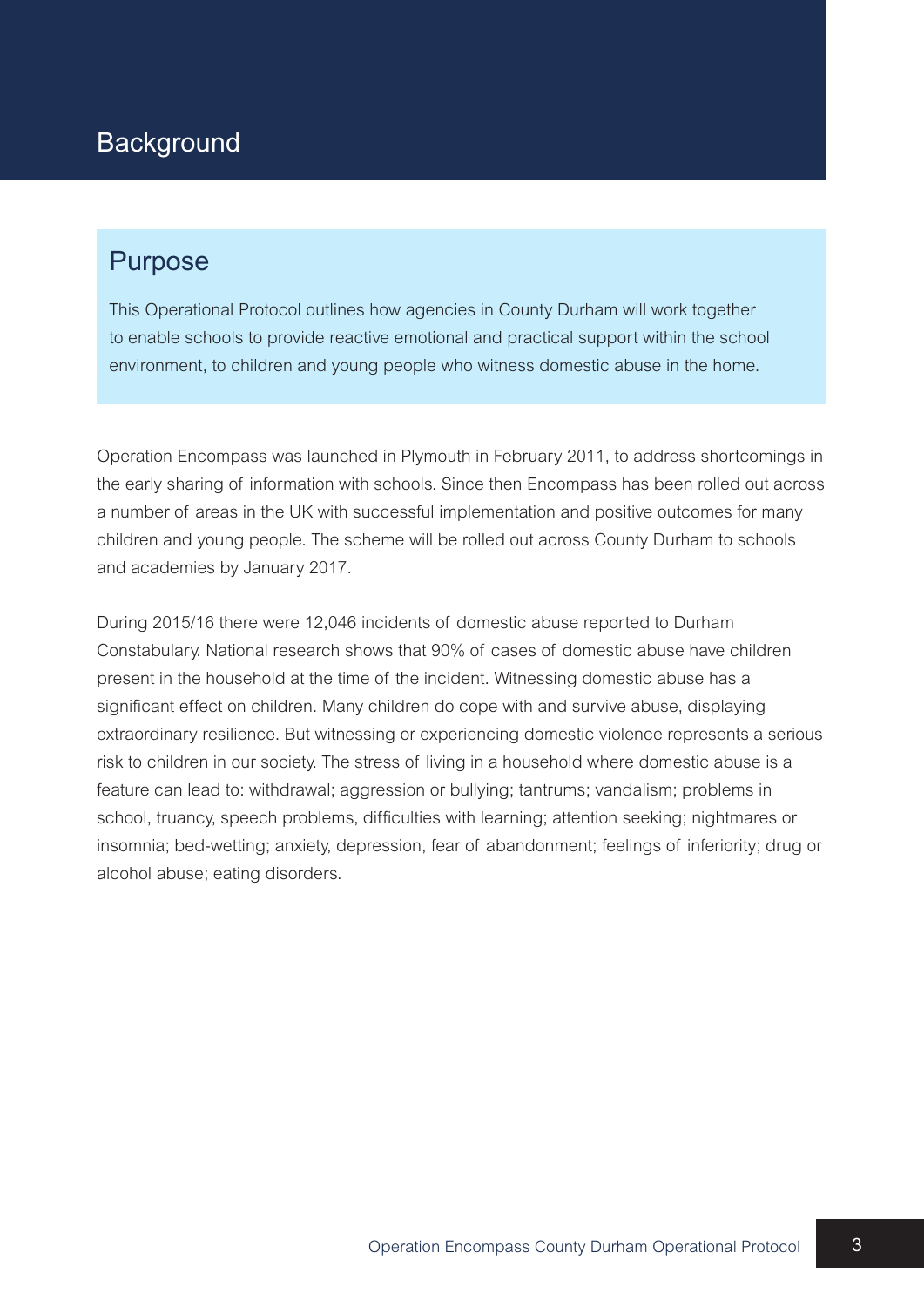Operation Encompass provides a method of sharing information between the Police and local schools. This provides the designated Key Adult within the school with information where a child has been present in a household where an incident of domestic abuse has been recorded. The information is aimed to be shared with the school prior to the commencement of the next school day so that the school can provide reactive support within the school environment for that pupil on that day.

Operation Encompass does not replace or supersede existing safeguarding protocols that are in place, existing safeguarding procedures and guidelines continue. A referral will be made to First Contact from the Police when they attend any incident where a child is involved. Operation Encompass is not about asking the school to do any more than provide immediate support to the child whilst in attendance at school following an incident in the home. It is designed to reinforce safeguarding and ensure children's wellbeing is of paramount importance.

In County Durham each school will have to opt into the Encompass scheme in order to receive Encompass notifications.

By sharing information through Operation Encompass it is hoped that children of school age who are witnessing domestic abuse at home will have access to responsive emotional health and wellbeing support within school after an incident. Schools will receive information during term time when:

- Police have attended <sup>a</sup> domestic abuse incident.
- The child is present in the household at the time of the incident, either in the same or a separate room.
- The child is of school age (between 4-16 years).
- The incident has been assessed to be a high or medium risk incident of domestic abuse.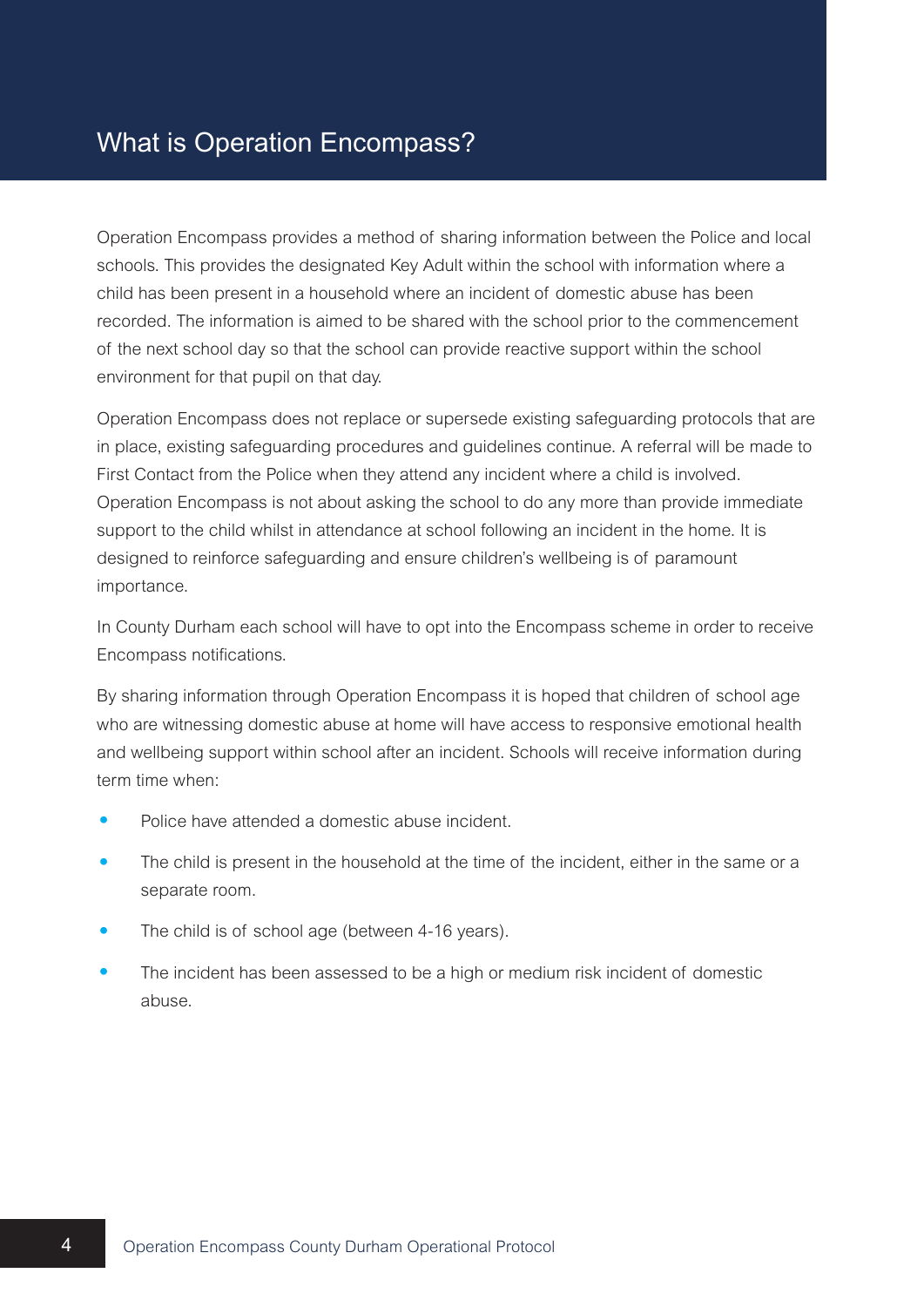#### Procedure

- Police attend incident and capture relevant information including names, date of birth, home address and schools attended of any children residing/present in the house. They will include in their sequel to Comms – 'TAG FOR OP ENCOMPASS'.
- The Dispatcher will tag the incident 'Encompass' based on the sequel that they receive. This will automatically generate an email containing the relevant information which will go to the designated Domestic Abuse Link Worker (DALW) based in the Multi Agency Safeguarding Hub (MASH).
- The designated DALW on receiving the email shall search for the relevant Safeguarding Domestic Abuse Report which the officer in charge shall have completed by the end of their shift.
- The appropriate Key Adult will be identified by the DALW through the database of Key Adults and the relevant information will be shared to safeguard the child. The Key Adult will be informed of the time, date, location of the incident, the parties involved in the incident (including their relationship with the child) and the child's involvement, i.e. asleep in another room, in the same room, etc. Incidents occurring on a Fri/Sat/Sun will be shared with the Key Adult on a Monday morning. Each Encompass notification will be given a unique reference number.
- The DALW will maintain a record of the incident number, school and the name of the Key Adult that the information has been shared with.
- The Key Adult will receive the information and develop a programme of support for the child within the school based on the information provided and the needs of the child.
- The Key Adult will update the Encompass information record held by the school.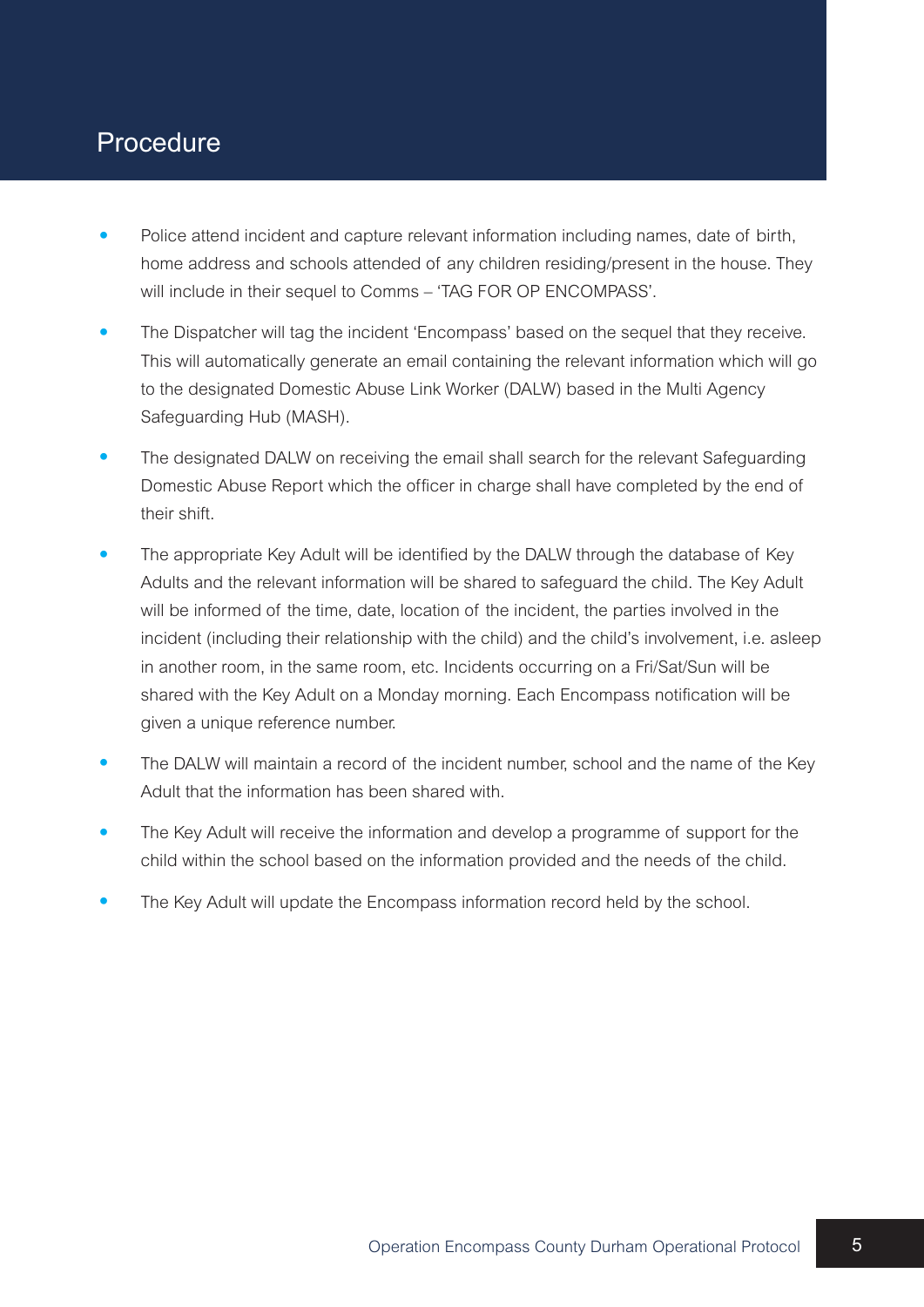Durham Constabulary will attend the incident and record relevant information, including name of children, dates of birth and school attended. The responding officer will include in the sequel 'TAG FOR ENCOMPASS' where the incident fits Encompass criteria.

The attending officer will then send the sequel through to Police Comms prior to the end of their shift. This will be before 7am the next working day.

The Dispatcher who receives the sequel will tag the incident 'ENCOMPASS' based on the information provided by the attending officer, this will auto-generate a secure email to the Domestic Abuse Link Worker via their secure police email account. The secure email will include a copy of the incident log. The email will be generated on closure of the incident.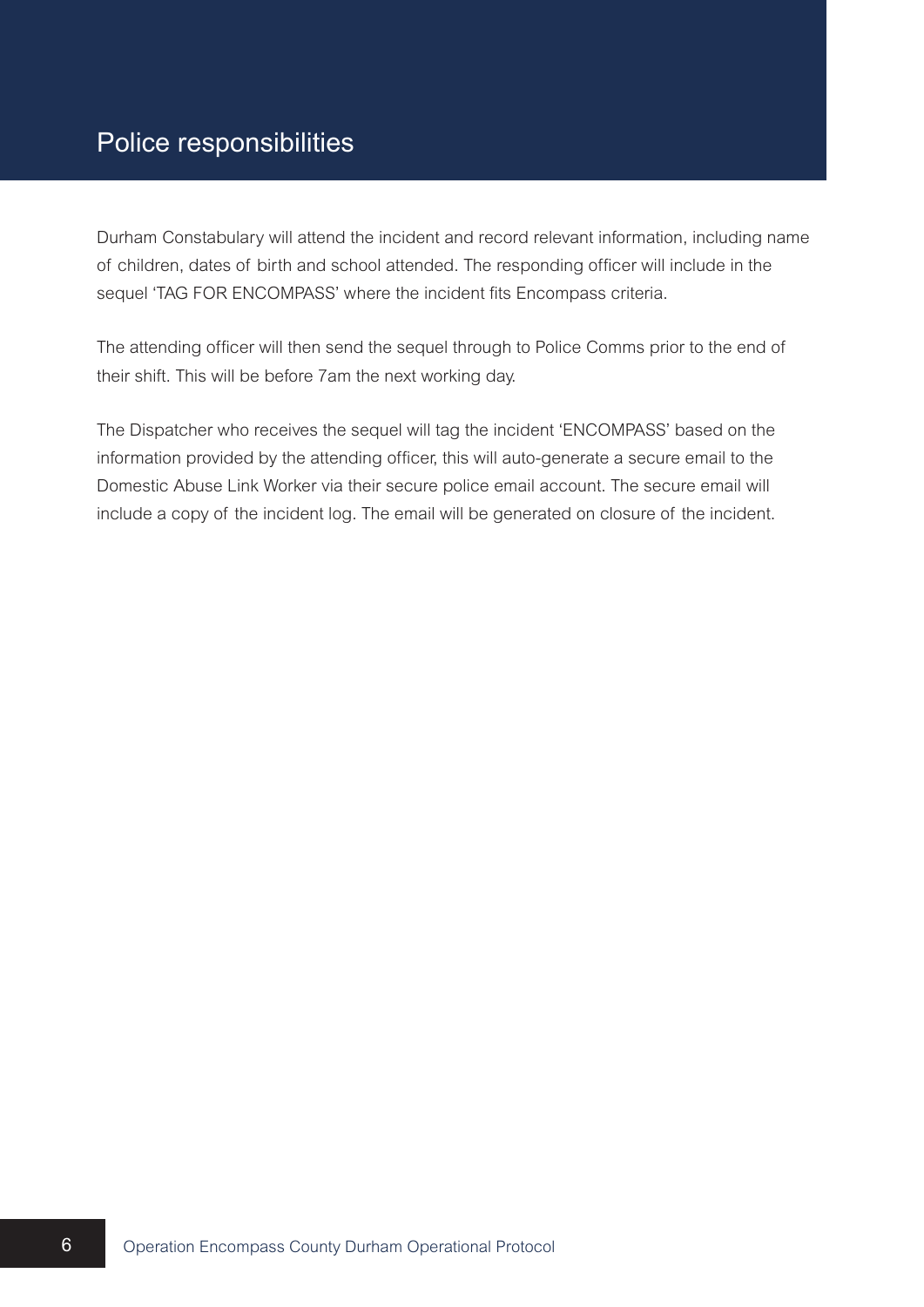#### Domestic Abuse Link Worker responsibilities

The Domestic Abuse Link Worker (DALW) based in the MASH will access their police emails before 8am each day. The DALW will access the police system, Red Sigma, and search the Safeguarding Domestic Abuse Reports for the previous 24 hour period, identifying any incidents which fit Encompass Criteria. The DALW will access Capita1 to cross check school information provided by the attending police officer.

The DALW records information for each case which fits Encompass Criteria onto the Encompass Database and generates a Unique Encompass Reference Number cross referencing with the Police Unique Reference Number.

The DALW searches the Key Adult Database and identifies the durhamlearning.net secure email address of the Key Adult at the respective school, and emails them prior to 9am and records the time and date that the notification was sent.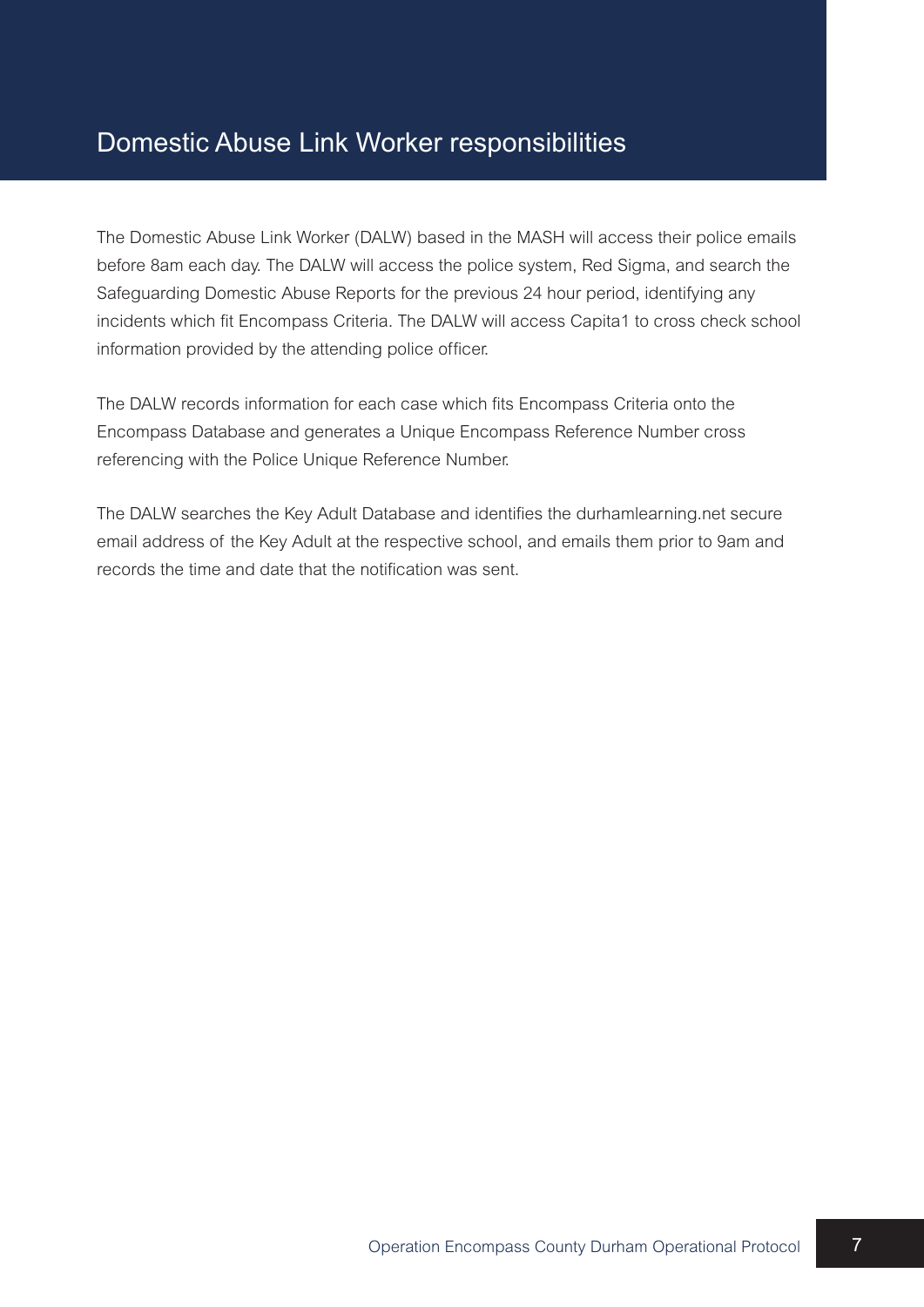#### Key Adult responsibilities within school

The school should ensure that a Key Adult is identified within the school. This is usually the Designated Child Protection Officer/Safeguarding Lead, Head Teacher or member of Senior Leadership Team, with a relevant deputy and that these contacts are kept up to date with the DAI W.

The designated Key Adult and deputy will have undertaken Child Protection training.

Schools should record the information that they receive on an appropriate digital database. An example of information that should be stored is provided in Appendix 3. The information should be stored in such a way that is easily available for disclosure in the event of a serious case review or domestic homicide. The school should provide feedback to the DALW on the outcome of the sharing of information when requested.

The school should note that the Police reported incident that triggered the Operation Encompass notification will have already been referred into children's social care for assessment in every instance, and the school should not make a duplicate referral in relation to the notification.

The designated Key Adult will access the Encompass email to check for any referrals from the DALW before 9am and again before 11am each day. If the designated Key Adult will be unavailable then they should arrange for a deputy to access the email.

The Key Adult will ensure that details are recorded within the digital database held by the school and that relevant information is held within the schools child protection files.

On receiving the information the Key Adult will determine how best to accommodate the child throughout the school day to lessen the impact based on the information shared.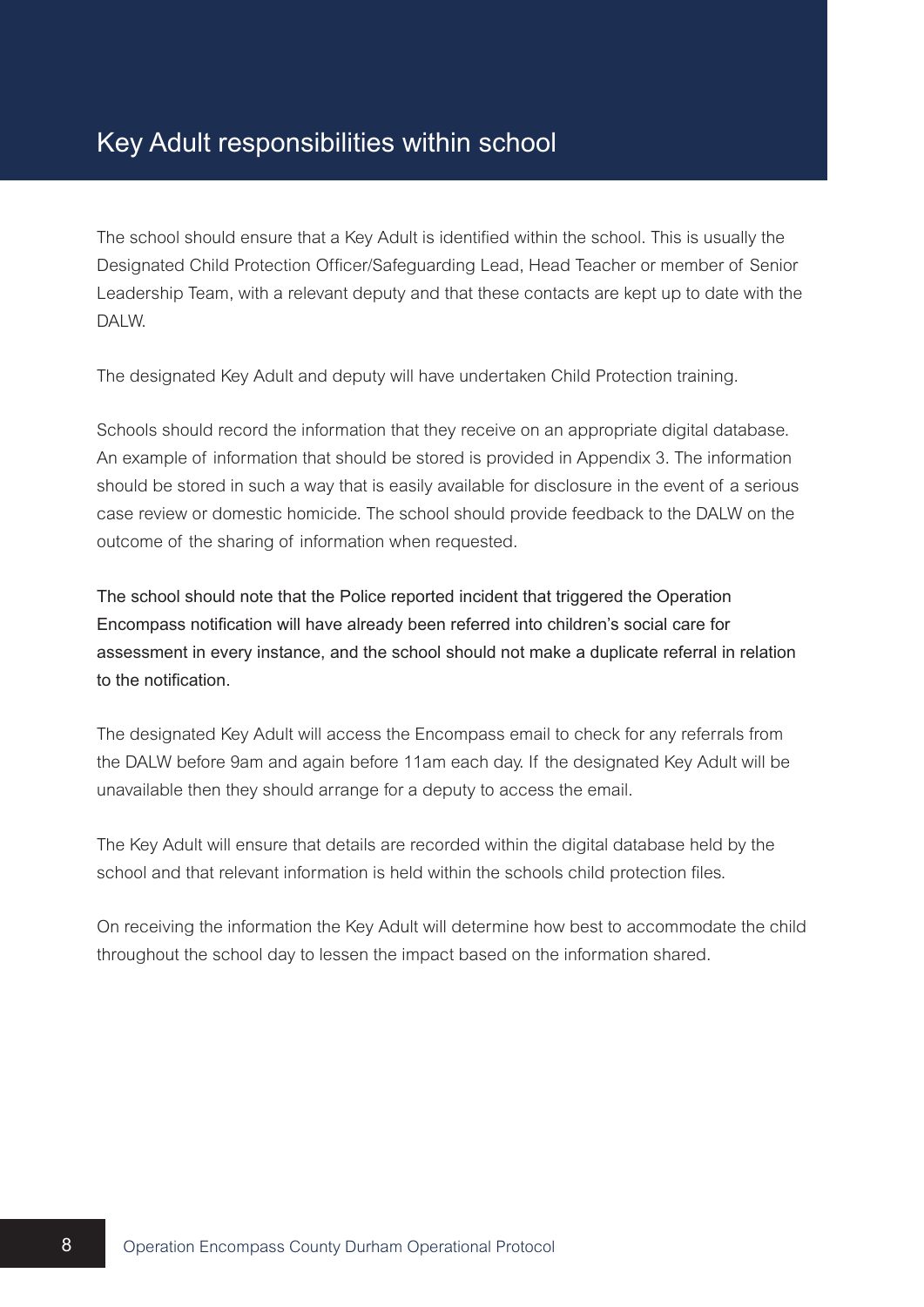#### Support given to children

The Key Adult will determine the most suitable form of support for the child and this can be either overt or silent.

Examples of support that might be offered includes:

- Monitor children at the start of the day, monitor their attendance and acknowledge what they have been through.
- Help the child make sense of the way they are feeling and behaving.
- Following an incident, schools may provide suitable clothing (i.e. PE kit) and food.
- Schools may make allowances for the child not being able to engage fully in the day at school, both emotionally and physically.
- Arrange for additional support to be made available for the child within school.
- Help the child to develop coping strategies.
- Schools may apply for exceptional circumstances to exam boards.

Appendix 2 provides examples of both silent and overt support that may be offered.

Support should be given based on the individual practical and emotional needs of each child. The Key Adult should decide the best course of support based on their professional judgement. If required, further advice can be provided by the DALW.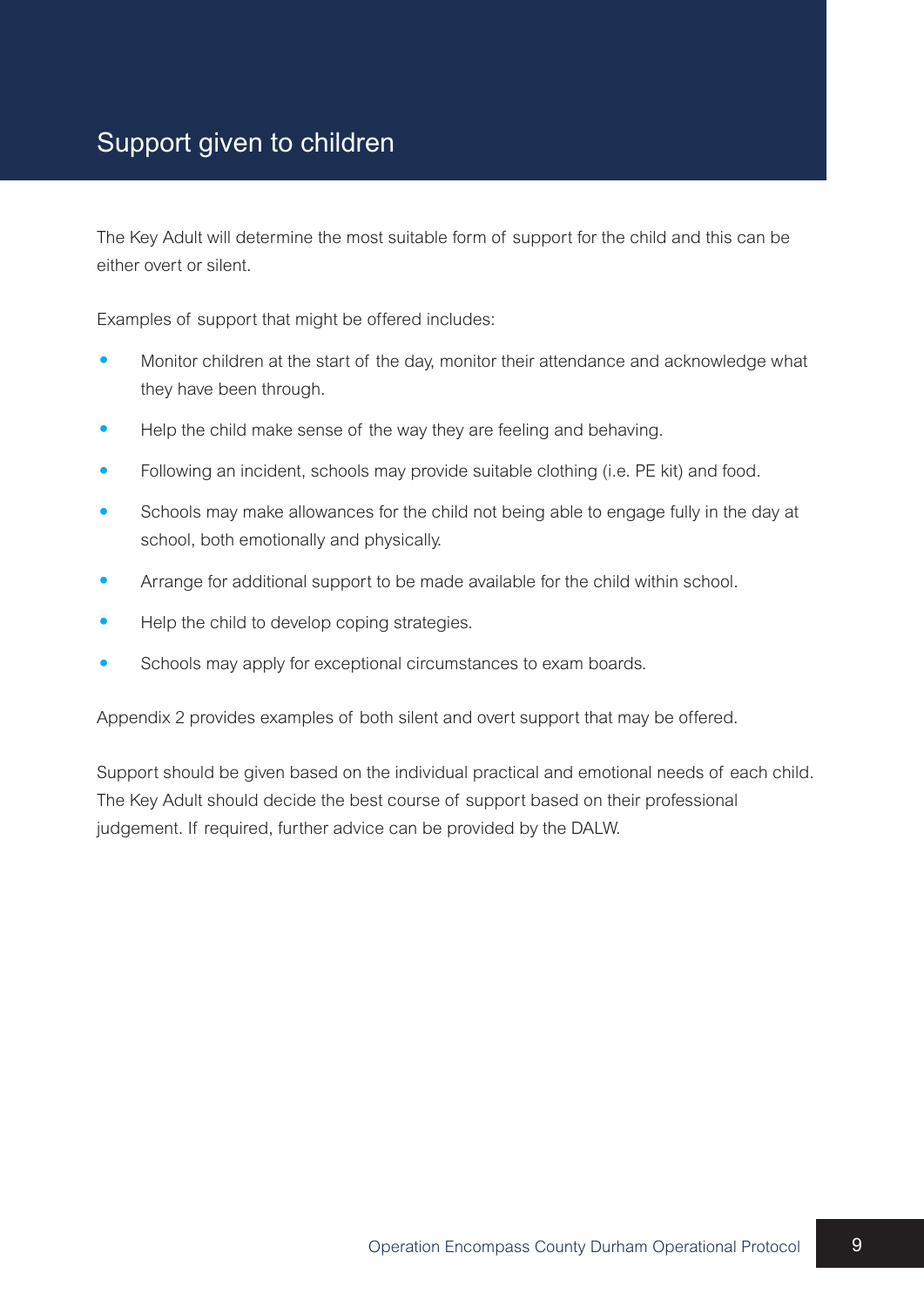#### The basis for sharing information

There are a range of information sharing processes and protocols in place that permits the sharing of information under Operation Encompass - specifically in relation to the Children's Act 2004 and Crime and Disorder Act 1998:

- Children's Act 2004 Sections 10 and 11
- Crime and Disorder Act <sup>1998</sup>
- Working together to safeguard children statutory guidance
- Local Safeguarding Childrens Board Policies and Procedures
- Education Act <sup>2002</sup>

Operation Encompass information will be shared by means that are proportionate, legal, accountable and necessary, therefore upholding human rights and ensuring data protection legislation is adhered to.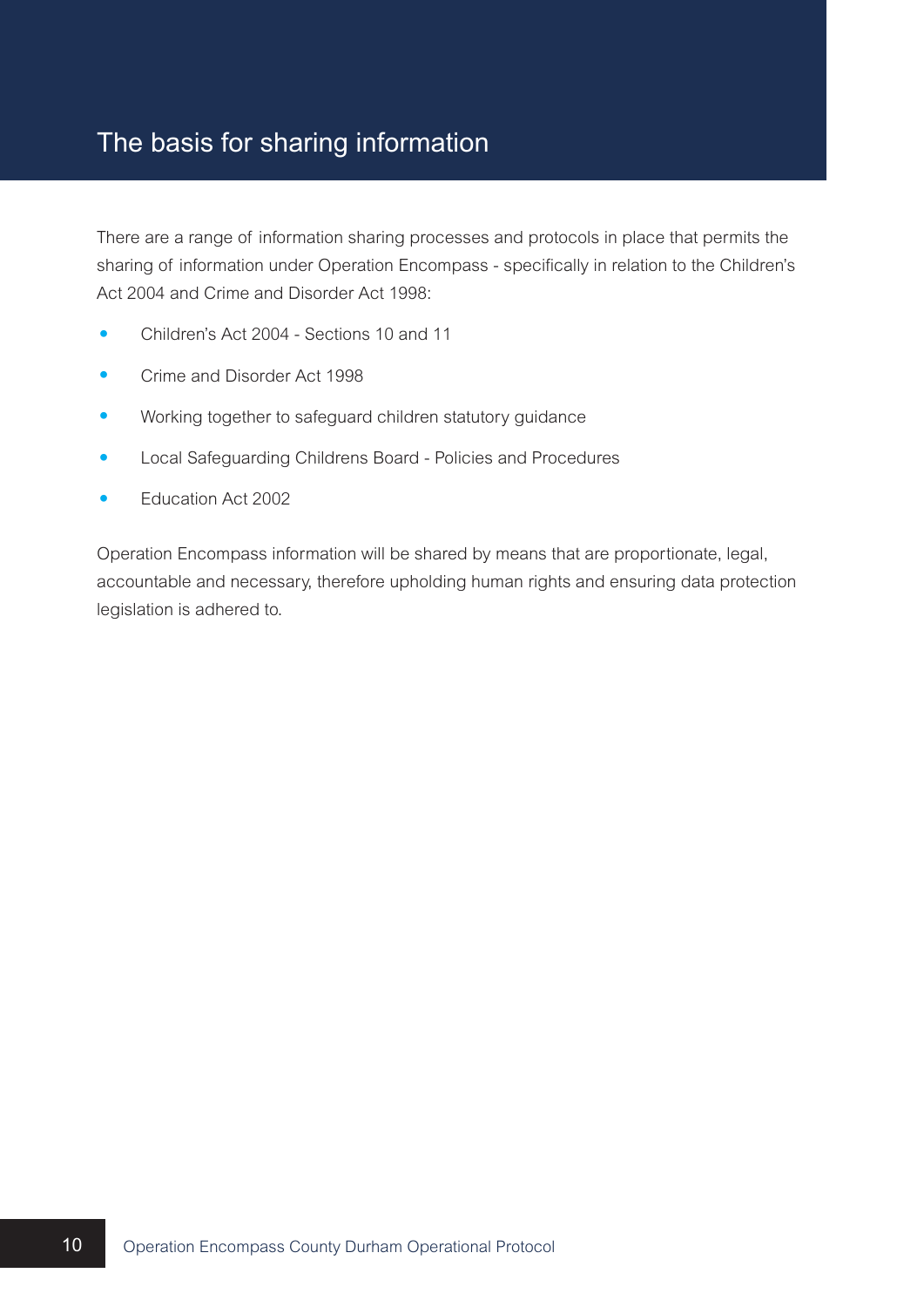Operation Encompass reports into the Domestic Abuse and Sexual Violence Executive Group of the Safe Durham Partnership. Regular updates will be provided to this group along with the Durham Local Safeguarding Children Board and the County Durham Children and Families Partnership, the frequency of which can be agreed by the individual boards.

An Operation Encompass Steering Group has been established to bring together relevant partners from services with the remit of implementing Operation Encompass across County Durham, led by Durham County Council's Public Health team.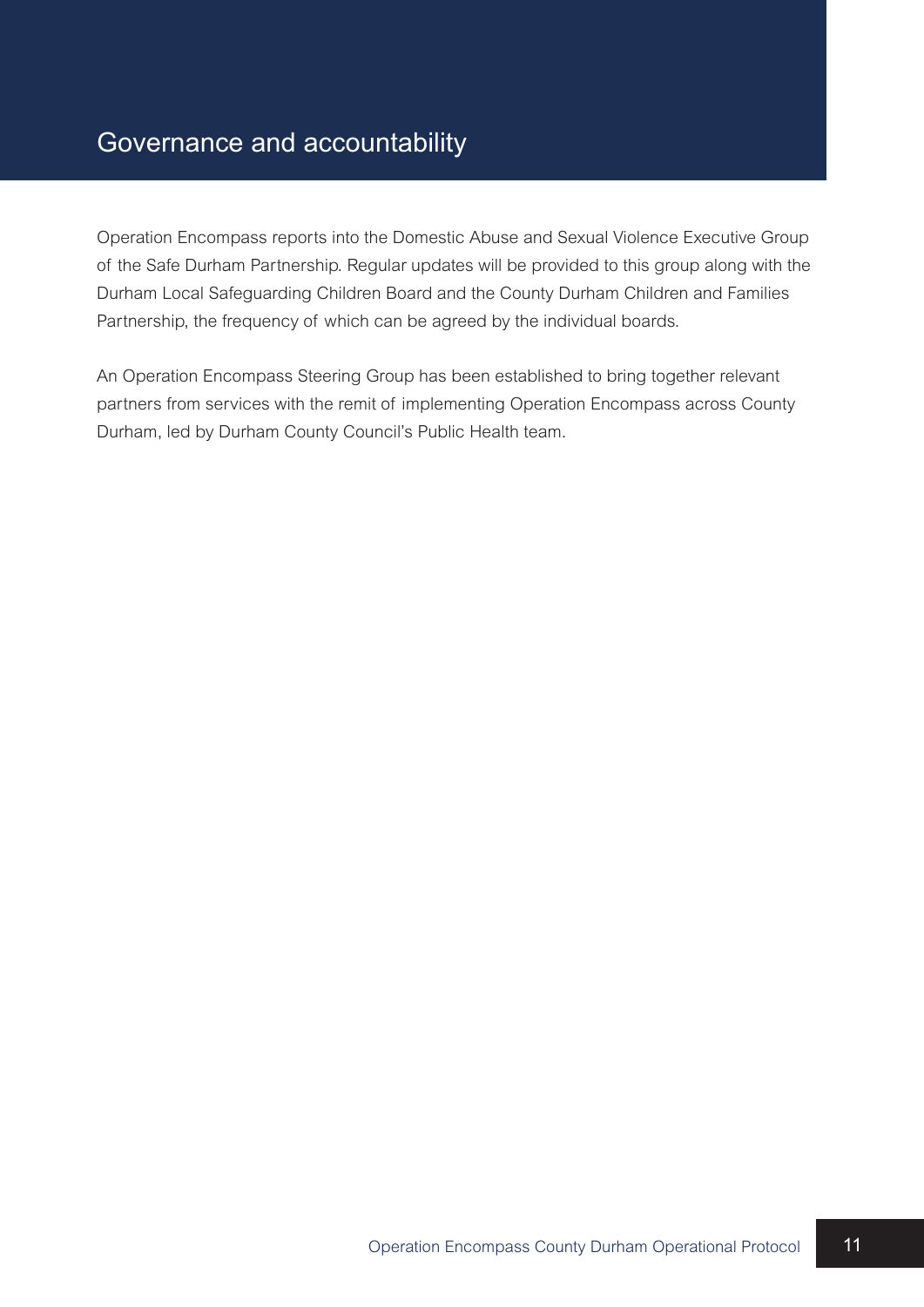#### Appendix 1 - Definition of domestic abuse

In County Durham the Safe Durham Partnership has adopted the definition suggested by Government following the national consultation which took place during 2012. This being:

*any incident or pattern of incidents of controlling, coercive or threatening behaviour, violence or abuse between those aged 16 or over who have been intimate partners or family members regardless of gender or sexuality. This can encompass but is not limited to, the following types of abuse:*

- *psychological*
- *physical*
- *sexual*
- *financial*
- *emotional*

This definition also includes so called 'honour' based violence, forced marriage and female genital mutilation (FGM), and is clear that victims are not confined to any one gender or ethnic group.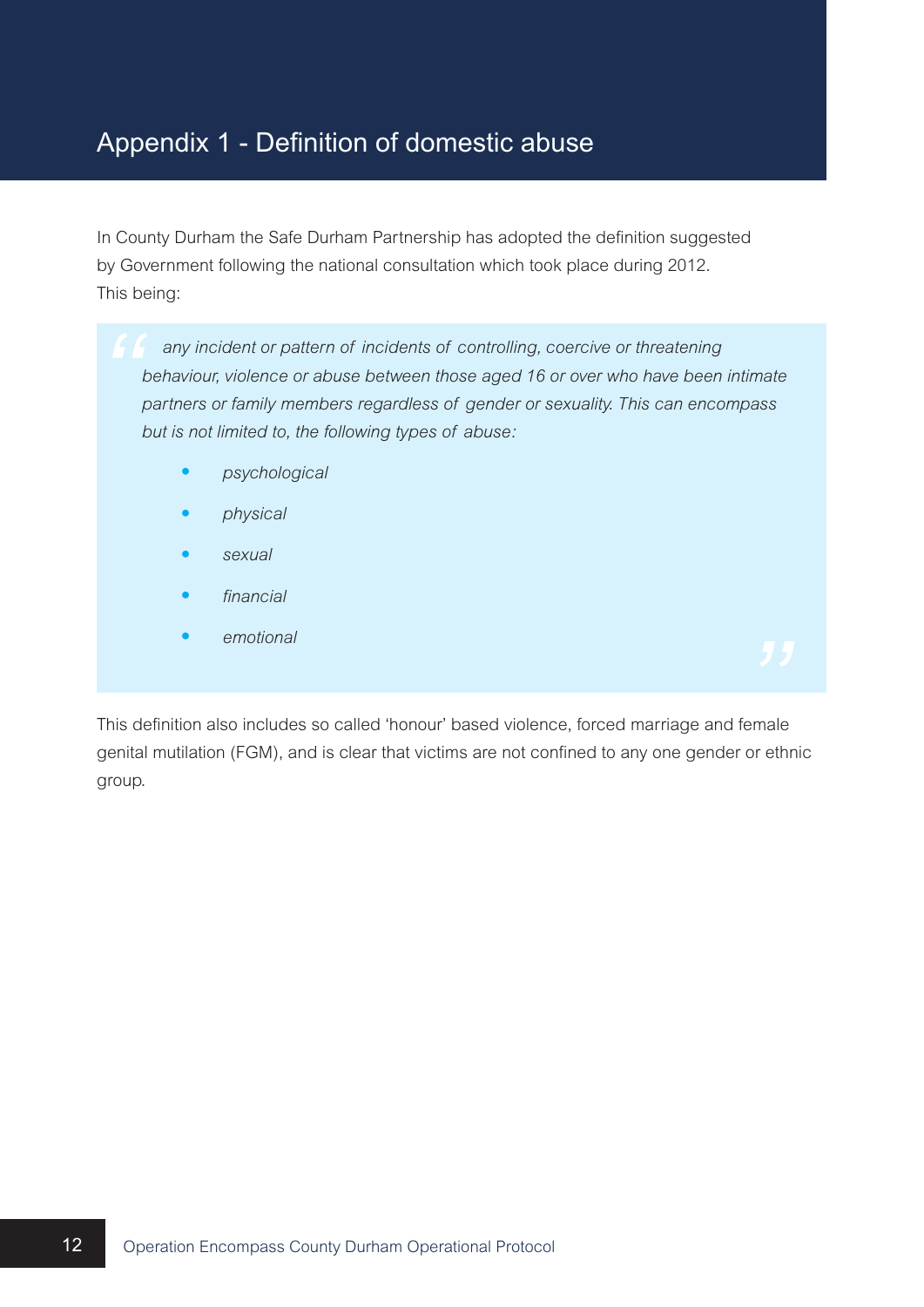#### Appendix 2 - Support given to children

The two main types of support given to children by Key Adults have been labelled as 'silent support' and 'overt support'.

#### Overt support

- Meeting physical needs, i.e. breakfast, lunch, provision of school uniform.
- 1:1 support such as Learning Mentor, etc.
- Working elsewhere or doing <sup>a</sup> different activity/ not working at all.
- School Buddy.
- Making changes to school routine.
- Letting the child know you are aware but no-one else.
- Assessment of health/emotional wellbeing.

#### Silent support

- Make them know who they can talk to if needed.
- Lenience to school rules.
- Different expectations in relation to their behaviour and work output.
- Inform class teacher with minimal information.
- Checking collection arrangements at end of school day.
- Having staff presence as <sup>a</sup> form of support throughout the day.
- Where appropriate, <sup>a</sup> discussion should take place with other school staff to highlight any other relevant or related issues, i.e. self- harm, non-attendance, etc.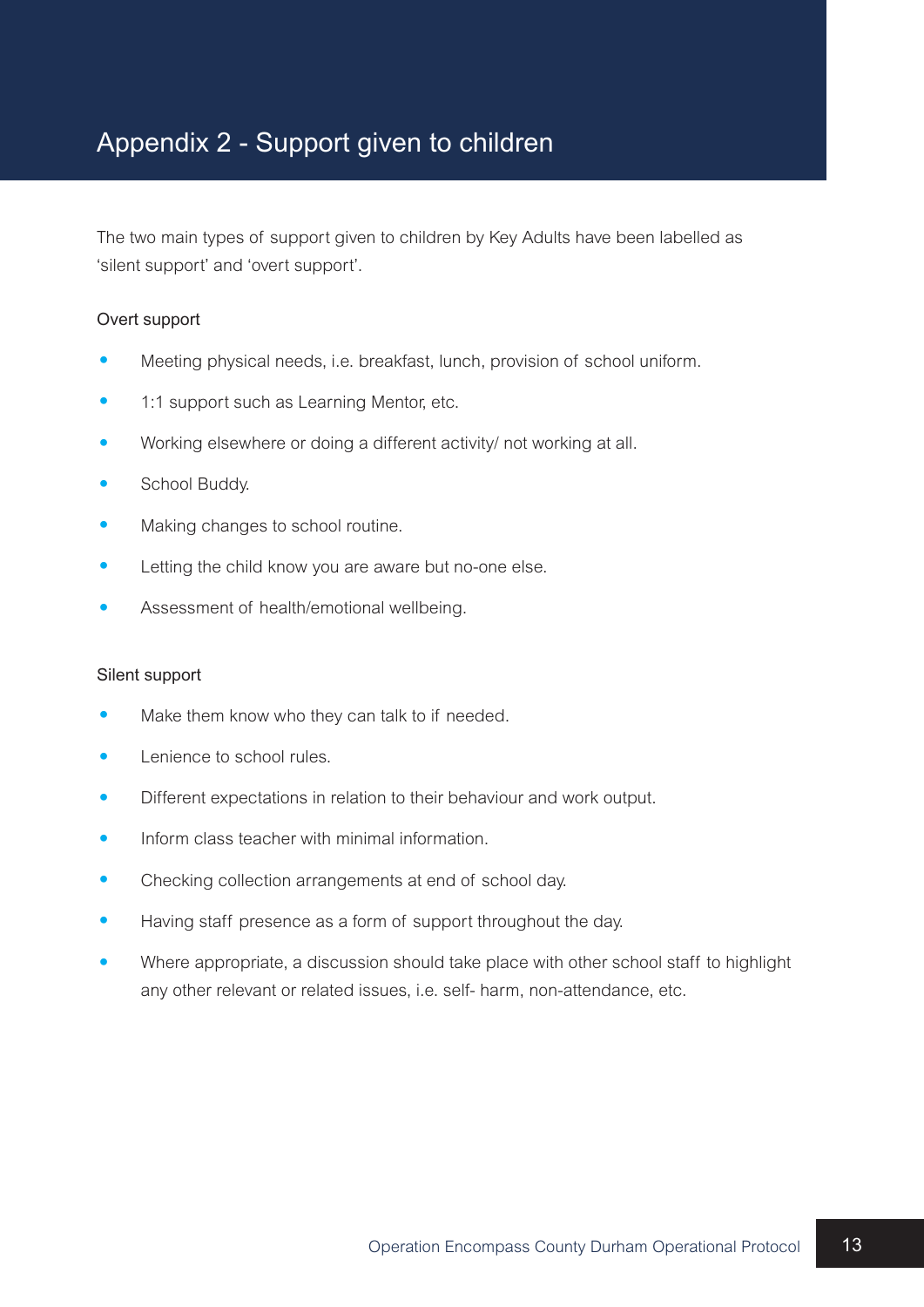## Appendix 3 - Example Encompass information record

This form is available in Excel format to enable capturing of electronic information by contacting encompassoperation@durham.gov.uk

| <b>Encompass information record</b>                                                      | <b>Operation</b><br><b>Encompass</b><br>Supporting children through key adults |
|------------------------------------------------------------------------------------------|--------------------------------------------------------------------------------|
| Encompass Reference<br>Number:                                                           |                                                                                |
| Date received at school:                                                                 |                                                                                |
| Child's name and<br>date of birth:                                                       |                                                                                |
| Date and time of incident:                                                               |                                                                                |
| Circumstances of<br>incident:                                                            |                                                                                |
| Additional school<br>information including other<br><b>Operation Encompass</b><br>calls: |                                                                                |
| Actions taken and impact:                                                                |                                                                                |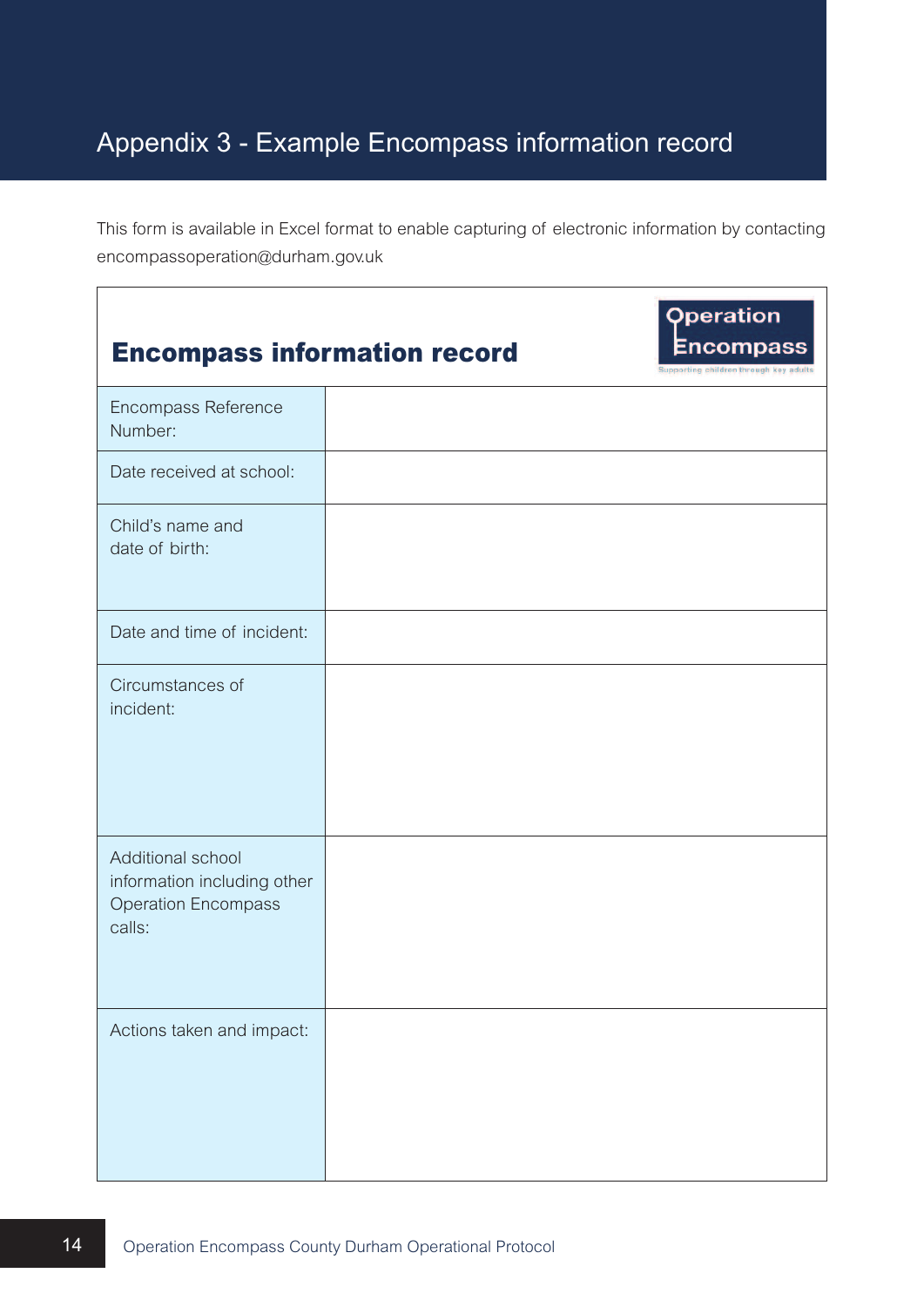#### Appendix 4 - Encompass Process Chart